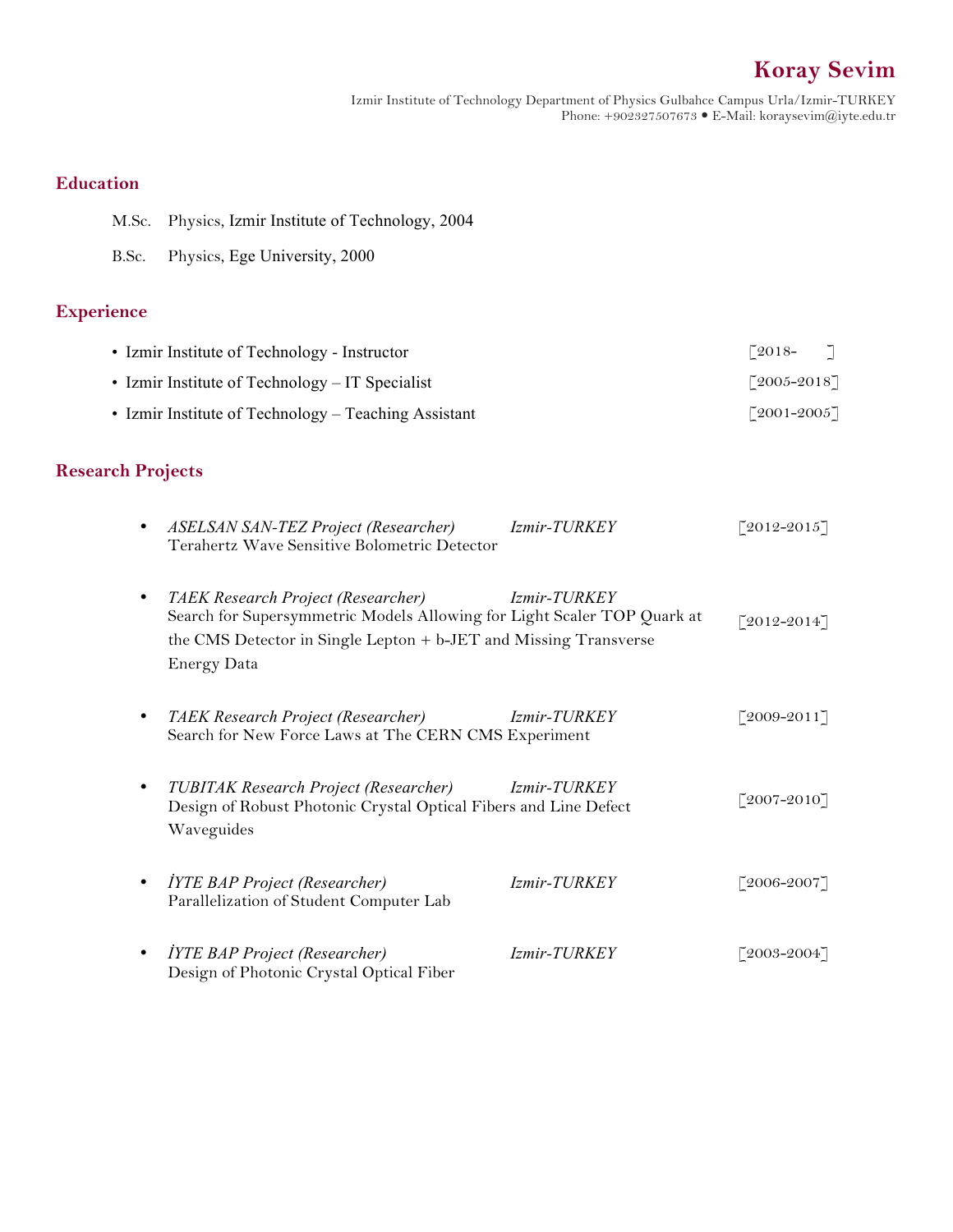#### **Research Activities**

|           | <b>CERN</b><br>Visiting Scientist                                           | Geneva-SWITZERLAND | $\left[\text{June } 2014\right]$ |
|-----------|-----------------------------------------------------------------------------|--------------------|----------------------------------|
| $\bullet$ | <b>CERN</b><br>Visiting Scientist                                           | Geneva-SWITZERLAND | [February 2013]                  |
| $\bullet$ | ISSCSMB 12 Summer School                                                    | Antalya-TURKEY     | [September 2012]                 |
| ٠         | HEP Winter School                                                           | Bursa-TURKEY       | [February 2012]                  |
| $\bullet$ | <b>CERN</b><br>Visiting Scientist                                           | Geneva-SWITZERLAND | [July-August 2010]               |
| $\bullet$ | <b>CERN</b><br>Visiting Scientist                                           | Geneva-SWITZERLAND | $\left[\text{July } 2009\right]$ |
| $\bullet$ | Istanbul Technical University<br>High Performance Computing Summer School   | İstanbul-TURKEY    | $\left[\text{July } 2007\right]$ |
| $\bullet$ | <b>ICFO</b><br>Visiting Scientist (HPC-Europa programme)                    | Barcelona-SPAIN    | [January-March 2007]             |
| $\bullet$ | İstanbul Kultur University<br>Linux and Academic Applications Summer School | İstanbul-TURKEY    | [August 2006]                    |
| $\bullet$ | 22th TPS Congress<br>Oral Presentation,"1-D Photonic Crystal Waveguide"     | Bodrum-TURKEY      | [September 2004]                 |
| $\bullet$ | 22th TPS Congress<br>Oral Presentation,"Randomness in 1-D Photonic Crystal" | Bodrum-TURKEY      | [September 2004]                 |

#### **Publications**

- "Tuning thermal transport in graphene via combinations of molecular antiresonances", K. Sevim, H. Sevincli, Carbon 140, 603 (2018).
- "Structural, vibrational, and electronic properties of single-layer hexagonal crystals of group IV and V elements", B. Ozdamar, G. Ozbal, M. N. Cinar, K. Sevim, G. Kurt, B. Kaya, and H. Sevincli, Phys. Rev. B 98, 045431 (2018).
- "Robustness of one-dimensional photonic band gaps under random variations of geometrical parameters", H. S. Sozuer, K. Sevim, Phys. Rev. B 72, 195101 (2005).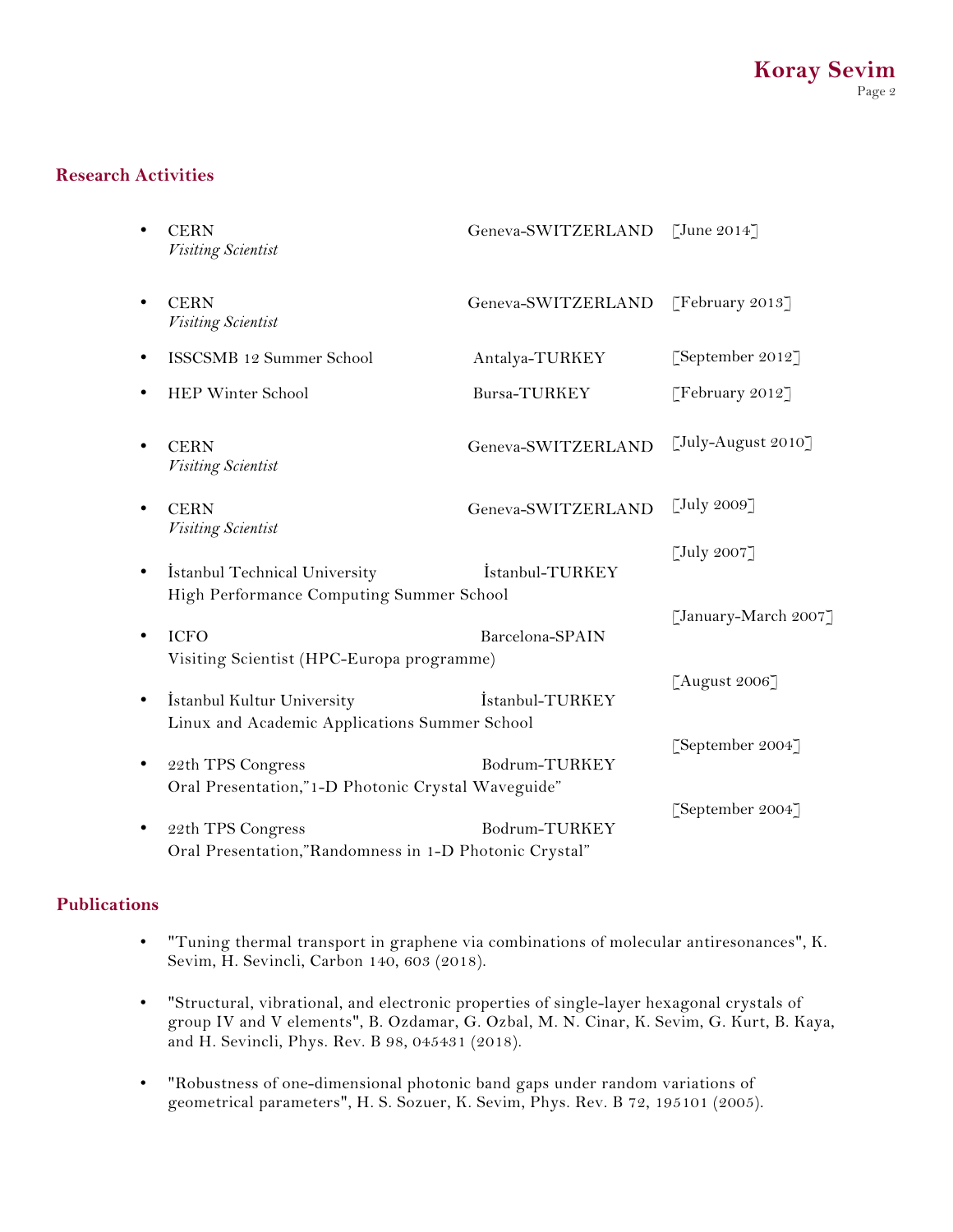#### **Teaching Experience**

| $\bullet$ | Introduction to Programming for Physicist | $\lceil 2018 \rceil$        |
|-----------|-------------------------------------------|-----------------------------|
| $\bullet$ | Programming for Physicist                 | $\lceil 2014 - 2018 \rceil$ |
|           | • Computational Physics                   | $\lceil 2014 - 2017 \rceil$ |

### **Programming Languages & Tools**

- Fortran
- C
- $C++$
- Bash-Shell Programming
- Matlab
- Python
- VASP
- DTFB+

#### **Conference Organizations**

- **Science&Applications of Thin Films Conference(SATF2018) 2018**  Local Organizing Committee & IT Responsible
- **25th Statistical Physics Days (IFG25) 2018**  Local Organizing Committee & IT Responsible
- **Recent Progress in the Physics of Thermal Transport 2017**  IT Responsible
- **24th Statistical Physics Days (IFG24) 2017**  Local Organizing Committee & IT Responsible
- **Science&Applications of Thin Films Conference(SATF2016) 2016**  Local Organizing Committee & IT Responsible
- **Physical, Biological & Chemical Foundations of Bioelectronics, Biophotonics, Biosensors 2016**

IT Responsible

- **Workshop on Photonics: Fundamentals & Applications 2015**  IT Responsible
- **First Joint METU-IPM Conference on LHC Physics 2015**  Local Organizing Committee & IT Responsible
- **Science&Applications of Thin Films Conference(SATF2014) 2014**  Organizing Committee & IT Responsible
- **Advanced Workshop on Landau-Zener Interferometry & Quantum Control in Condensed Matter 2014**  IT Responsible
- **Izmir High Energy Physics Workshop 2013**  Organizing Committee & IT Responsible